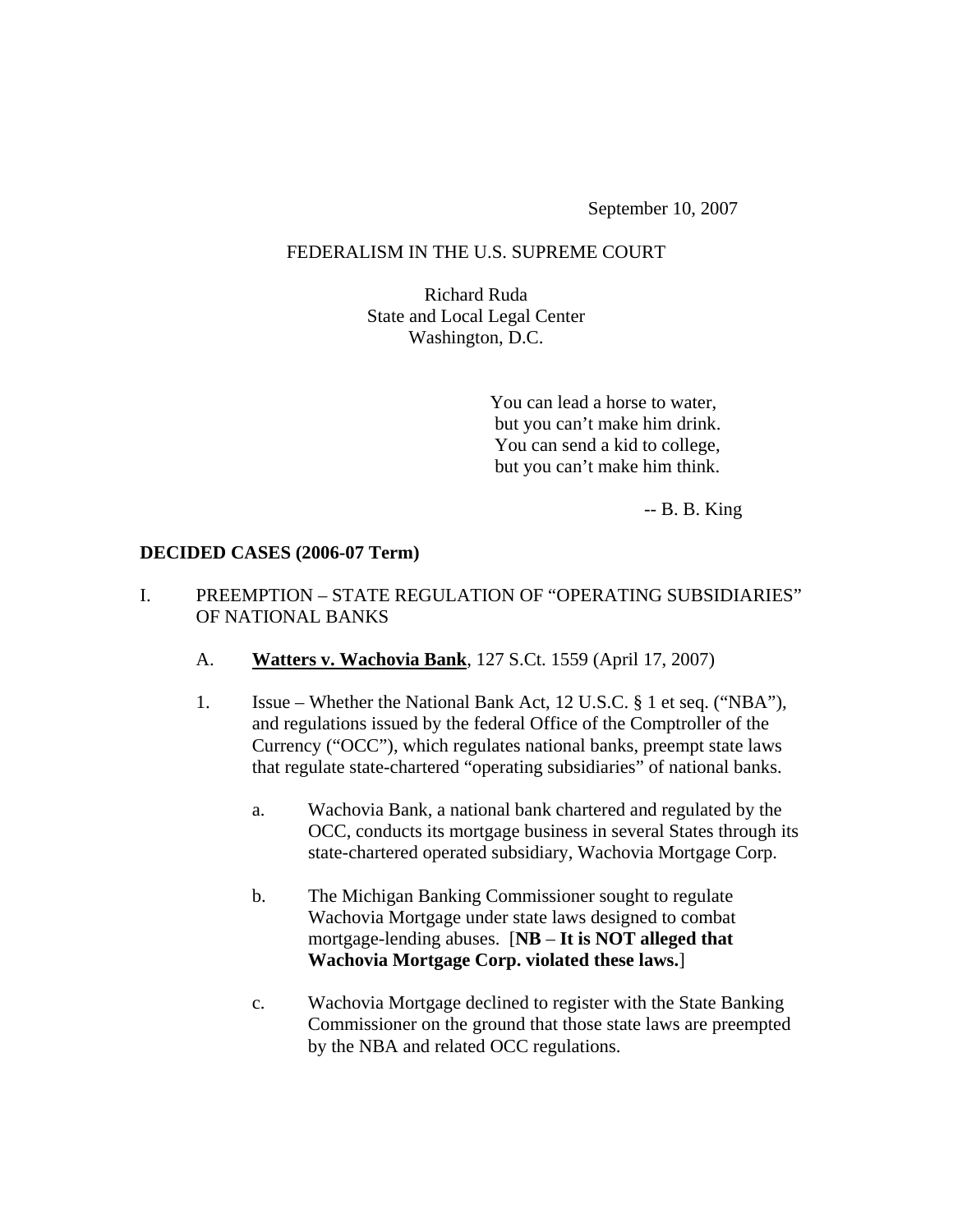- d. When Michigan informed Wachovia that it would not be authorized to conduct mortgage lending in the State, Wachovia sued in federal court for declaratory and injunctive relief, claiming that federal law preempts the state regulatory laws at issue as applied to operating subsidiaries of national banks.
- e. The federal district court granted Wachovia the equitable relief it sought, and the Sixth Circuit affirmed.
- 2. Holding Wachovia's mortgage business, whether conducted by Wachovia Bank or an operating subsidiary like Wachovia Mortgage, is subject to OCC regulation and not to state licensing, reporting or visitation requirements, which are preempted by the National Bank Act.
	- a. "A national bank has the power [under the NBA] to engage in real estate lending through an operating subsidiary, subject to the same terms and conditions that govern the national bank itself; that power cannot be significantly impaired or impeded by state law."
	- b. "The NBA is thus properly read by OCC to protect from state hindrance a national bank's engagement in the 'business of banking' whether conducted by the bank itself or by an operating subsidiary, **empowered to do only what the bank itself could do**."
	- c. "The authority to engage in the business of mortgage lending comes from the NBA as does the authority to conduct business through an operating subsidiary."
	- d. "That Act vests visitorial oversight in OCC, not state regulators."
	- e. "State law (in this case, North Carolina law) . . . governs incorporation-related issues, such as the formation, dissolution, and internal governance of operating subsidiaries."
	- f. "But state regulators cannot interfere with the 'business of banking' by subjecting national banks or their OCC-licensed subsidiaries to multiple audits or surveillance under rival oversight regimes."
- 3. Dissent by Stevens, J., joined by **Roberts, C.J.**, and Scalia, J.
	- a. "Congress has enacted no legislation immunizing national bank subsidiaries from compliance with non-discriminatory state laws regulating the business activities of mortgage brokers and lenders."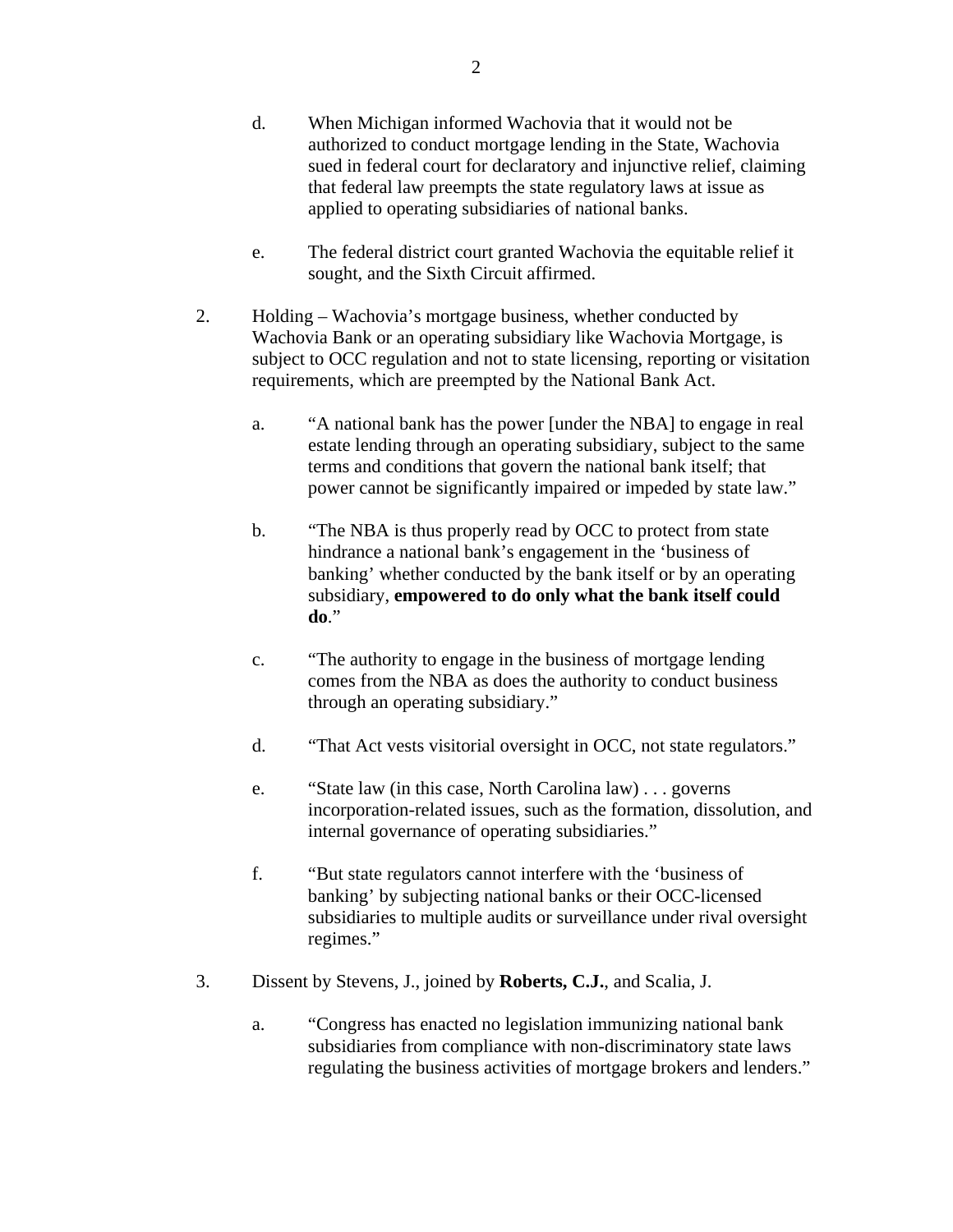- b. The Court nonetheless "endorses [the OCC's] incorrect determination that **the laws of a sovereign State must yield to federal power**."
- c. The Court's holding will have **a "significant impact" on the federal-state balance** and **the dual banking system**" that has hitherto existed in the United States.
- d. The Michigan statutes held to be preempted do not conflict with federal banking laws; on the contrary, they were enacted "to protect consumers from mortgage lending abuses."

## 1) **Consumer protection "is quintessentially a field which the States have traditionally occupied."**

e. The Court's ruling thus "threatens the vitality of most state laws as applied to national banks – a result at odds with the long and unbroken history of dual state and federal authority over national banks, **not to mention our federal system of government**."

# II. DORMANT COMMERCE CLAUSE/"FLOW CONTROL"

- A. **United Haulers v. Oneida-Herkimer Solid Waste Mgmt. Authority**, 127 S.Ct. 1786 (April 30, 2007)
	- 1. Issue-- Whether a county ordinance that requires that all solid waste generated **within the county** be delivered to a **countyowned** transfer station for processing violates the Dormant Commerce Clause prohibition on laws that discriminate against interstate commerce.
		- a. In the late 1980s, Oneida and Herkimer Counties, large and sparsely-populated jurisdictions in upstate New York took over waste disposal within their borders.
			- 1) The Counties acted through a bi-county authority that took over all aspects of solid waste management except hauling, employing the best available technology and encouraging recycling and other progressive policies.
				- a) The Counties chose to act after a patchwork of public and private waste disposers within their borders caused severe environmental contamination and caused huge public and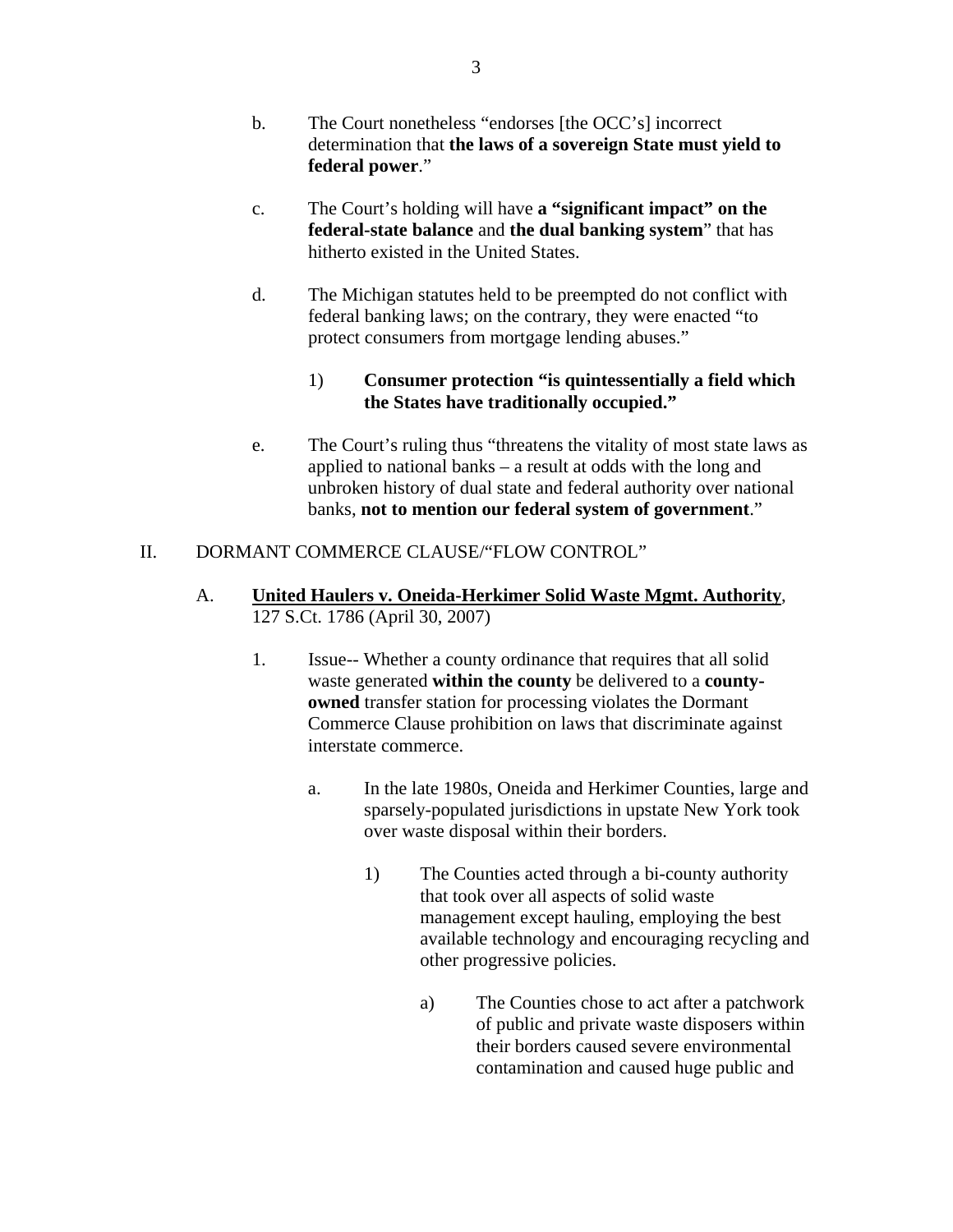private liability under federal and state environmental laws.

- b. Among the state-of-the-art waste disposal facilities built by the Counties was a "transfer station" in Utica.
- c. One of the methods used by the Counties to finance the transfer station, other county-owned waste-related facilities, and related programs such as recycling, was "flow control."
	- 1) All waste haulers operating in Oneida and Herkimer Counties are required by county ordinance to deliver in-County waste to the Utica transfer station for processing.
	- 2) The fee per ton charged at the Counties' transfer station is much higher than the cost of disposal at landfills outside New York State (e.g., Pennsylvania), although the trash haulers who haul the waste pass this extra cost on.
- 2. A consortium of New York State trash haulers challenged the Counties' flow-control ordinances as invalid under the dormant Commerce Clause, asserting that they discriminated against and/or burdened interstate commerce.
	- a. In C & A Carbone v. Town of Clarkstown, 511 U.S. 383 (1993), the Supreme Court **invalidated** a municipal flowcontrol ordinance that required that all trash be delivered to a **privately-owned** transfer station on the ground that it discriminated against interstate commerce.
		- 1) The plaintiff in Carbone was a trash hauler that preferred to use lower-cost waste disposal facilities in nearby New Jersey.
		- 2) The transfer station in Carbone was owned and operated by a **private company, not by the Town**.
		- 3) Clarkstown's flow-control law applied to all waste brought into the town as well as all waste generated in the town.
- 3. In two separate opinions, the U.S. Court of Appeals held that the Oneida and Herkimer County flow control ordinances neither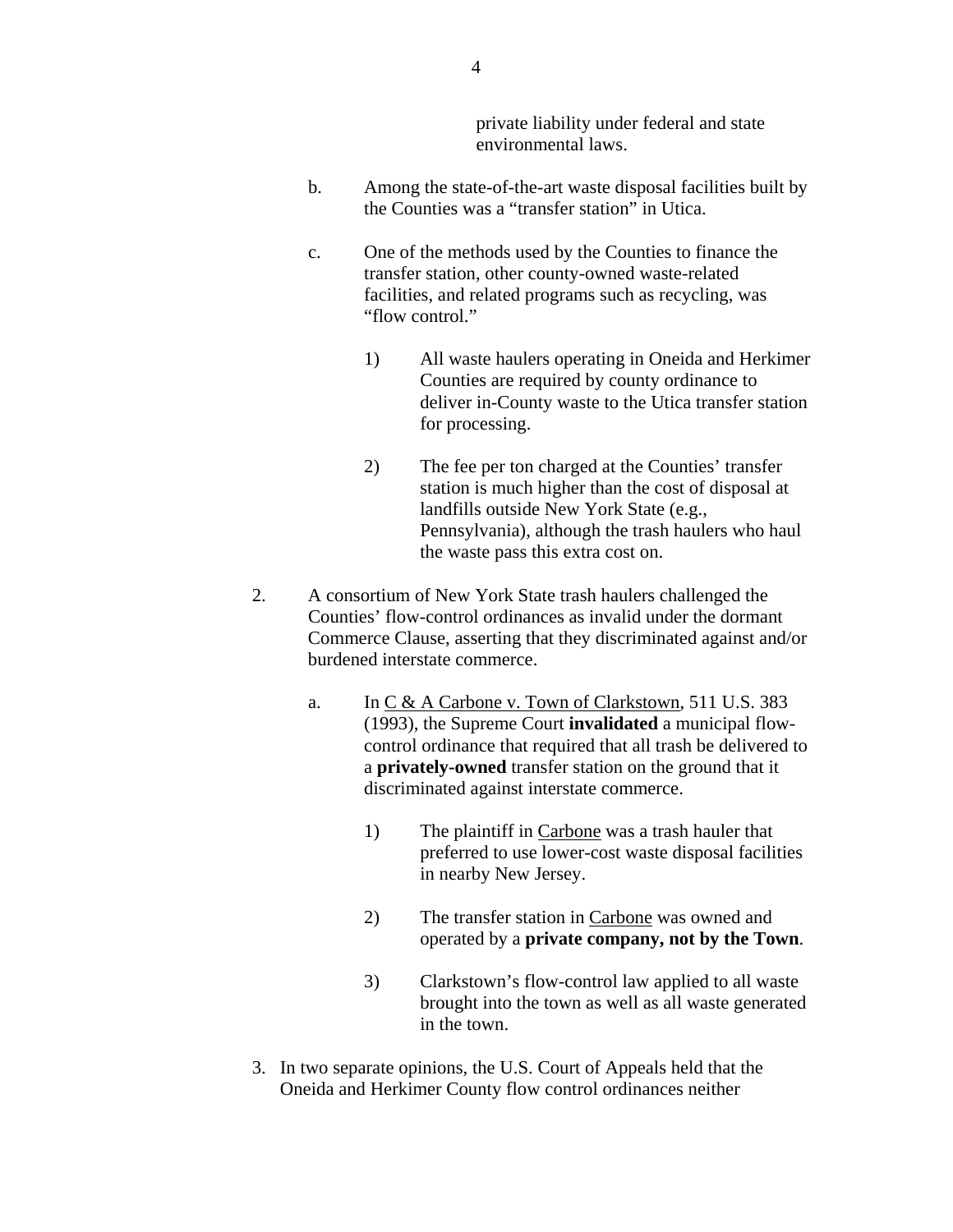burdened nor discriminated against interstate commerce and are therefore constitutional.

- a. The court of appeals distinguished Carbone principally on the ground that Clarkstown's flow-control law required trash to be delivered to a privately-owned facility, whereas the Oneida-Herkimer facility is publicly owned.
- 4. Holding (5-1-3) **(Opinion for the Court by Roberts, C.J.)**  The judgment of the court of appeals is affirmed; the Oneida-Herkimer "flow control" laws do not violate the dormant Commerce Clause.
	- a. The Court essentially adopts the public/private distinction relied upon by the court of appeals:
		- 1) It acknowledges that the Oneida-Herkimer flow control ordinances are "quite similar to the one invalidated in Carbone."
		- 2) "The only salient difference is that the laws at issue here require haulers to bring waste to facilities owned and operated by **a state-created public benefit corporation**."
		- 3) "We find this difference constitutionally significant."
		- 4) "The flow control ordinances . . . benefit a clearly public facility, while treating all private companies exactly the same."
		- 5) "Compelling reasons justify treating these [flowcontrol] laws differently from laws [such as the one in Carbone] favoring particular private businesses over their competitors."
		- 6) "States and municipalities are not private businesses – far from it. Unlike private enterprise, government is vested with the responsibility of protecting the health, safety, and welfare of its citizens."
		- 7) **"Given these differences, it does not make sense to regard laws favoring local government and laws favoring private industry with equal skepticism."**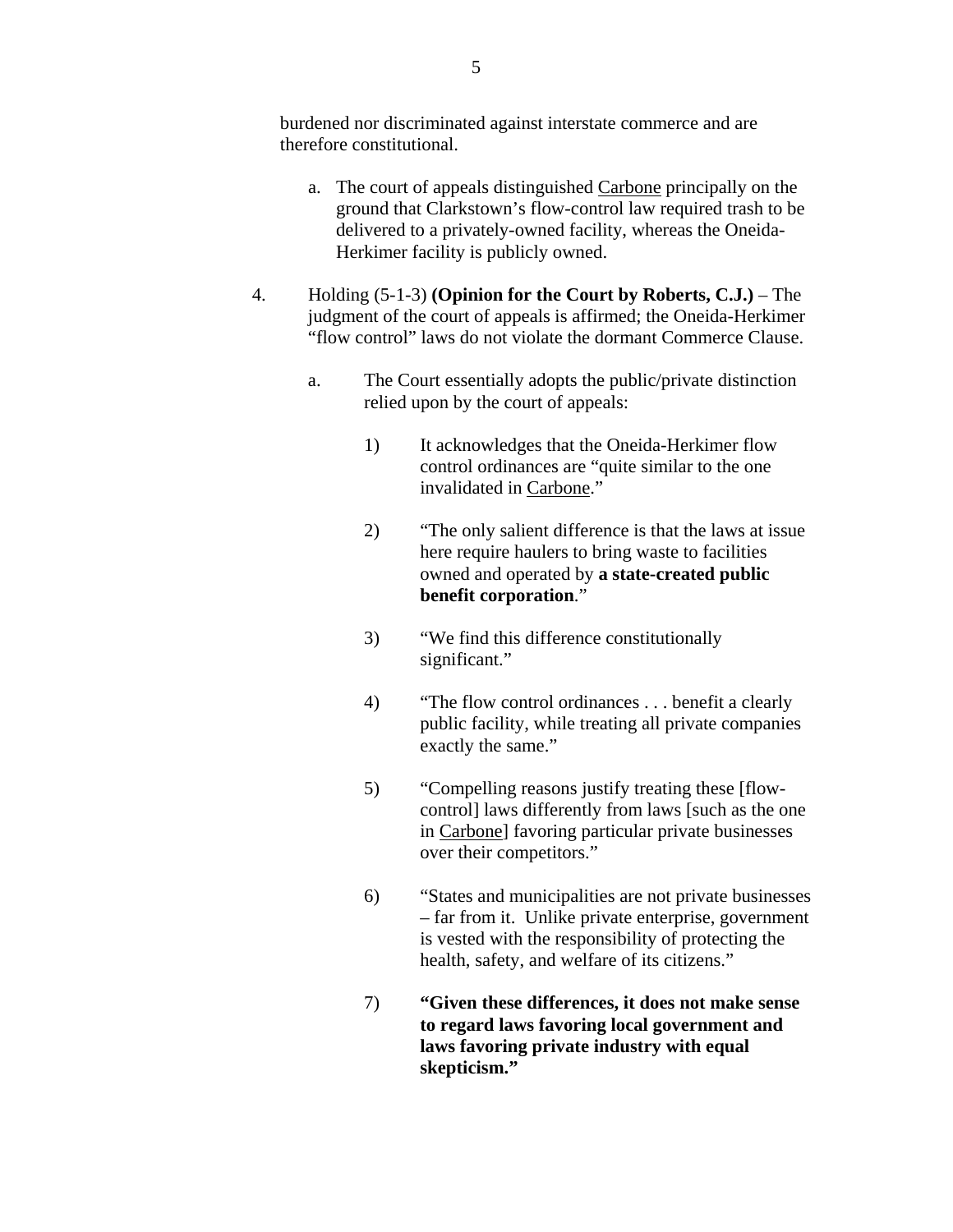- 8) **"Laws favoring local government. . . may be directed toward any number of legitimate goals unrelated to protectionism."** 
	- a) "Here the flow control ordinances enable the Counties to pursue particular policies with respect to the handling and treatment of waste generated in the Counties. . . ."
- 9) **"The contrary approach of treating public and private entities the same under the Commerce Clause would lead to unprecedented and unbounded interference by the courts with state and local government."**
- 10) **"The dormant Commerce Clause is not a roving license for federal courts to decide what activities are appropriate for state and local government to undertake, and what activities must be the province of private market competition."**
- 5. Alito, J., joined by Stevens and Kennedy, JJ., dissenting:

"Because the provisions challenged in this case are essentially identical to the ordinance invalidated in Carbone, I respectfully dissent."

#### III. LAW ENFORCEMENT/ HIGH-SPEED POLICE PURSUITS

- A. **Scott v. Harris**, 127 S.Ct. 1769 (April 30, 2007)
	- 1. Issue Whether a police officer violates the Fourth Amendment by terminating a six-minute high speed pursuit by ramming the plaintiff's car.
		- a. The Fourth Amendment requires that police seizures of persons be "reasonable."
		- b. Victor Harris, aged 19, was clocked by a Coweta County (Ga.) Deputy Sheriff going 73 miles per hour in a 55 mile per hour zone at 10:30 p.m.; the Deputy began pursuit.
		- c. Harris steadily accelerated his speed and evaded a police road block set up by three officers, including defendant Timothy Scott, also a Coweta County Deputy Sheriff.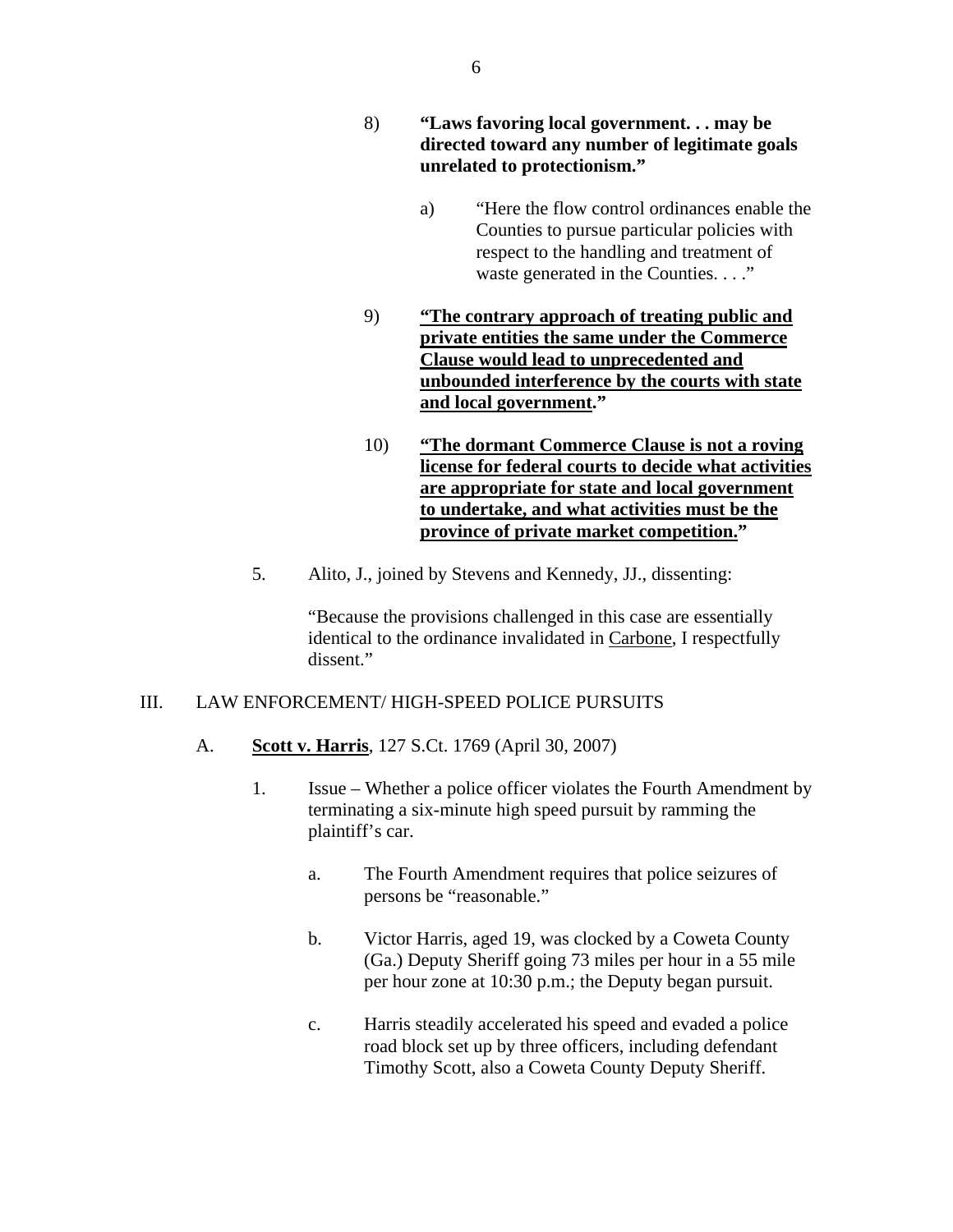- 1) Harris hit Scott's stationary cruiser but continued his high-speed evasion of the police.
- 2) Scott took over the pursuit of Harris.
- c. After a high-speed pursuit lasting more than six minutes and covering nine miles of urban and suburban roads, and after obtaining his supervisor's permission, Scott terminated the pursuit by hitting Harris's car from the rear while Harris was driving at high speed and visibly swerving back and forth along the road.
- d. Harris lost control of his car and crashed. He experienced severe injuries that rendered him a quadriplegic.
- 2. Harris sued Scott and other county defendants under Section 1983, alleging that Scott's conduct was an "unreasonable" use of deadly force that violated the Fourth Amendment.
	- a. Scott and the other defendants moved for summary judgment, arguing that they had qualified immunity and that they had not violated Harris's rights.
	- b. The district court denied the defendants' motion, and they appealed to the  $11<sup>th</sup>$  Circuit.
	- c. The court of appeals: (1) dismissed all defendants except Scott, and (2) ruled that Scott was not entitled to qualified immunity and that Harris's Fourth Amendment claim against him should go to trial so that a jury could decide whether Scott's use of force was "unreasonable."
- 3. Holding (8 1) **(Opinion of the Court by Scalia, J.)**  Because the car chase Harris initiated posed a substantial and immediate risk of serious physical injury to others, Deputy Scott's attempt to terminate the chase by forcing Harris off the road was reasonable and did not violate the Fourth Amendment.
	- a. Core issue in case:

**"Can an officer take actions that place a fleeing motorist at risk of serious injury or death in order to stop the motorist's flight from endangering the lives of innocent bystanders?"**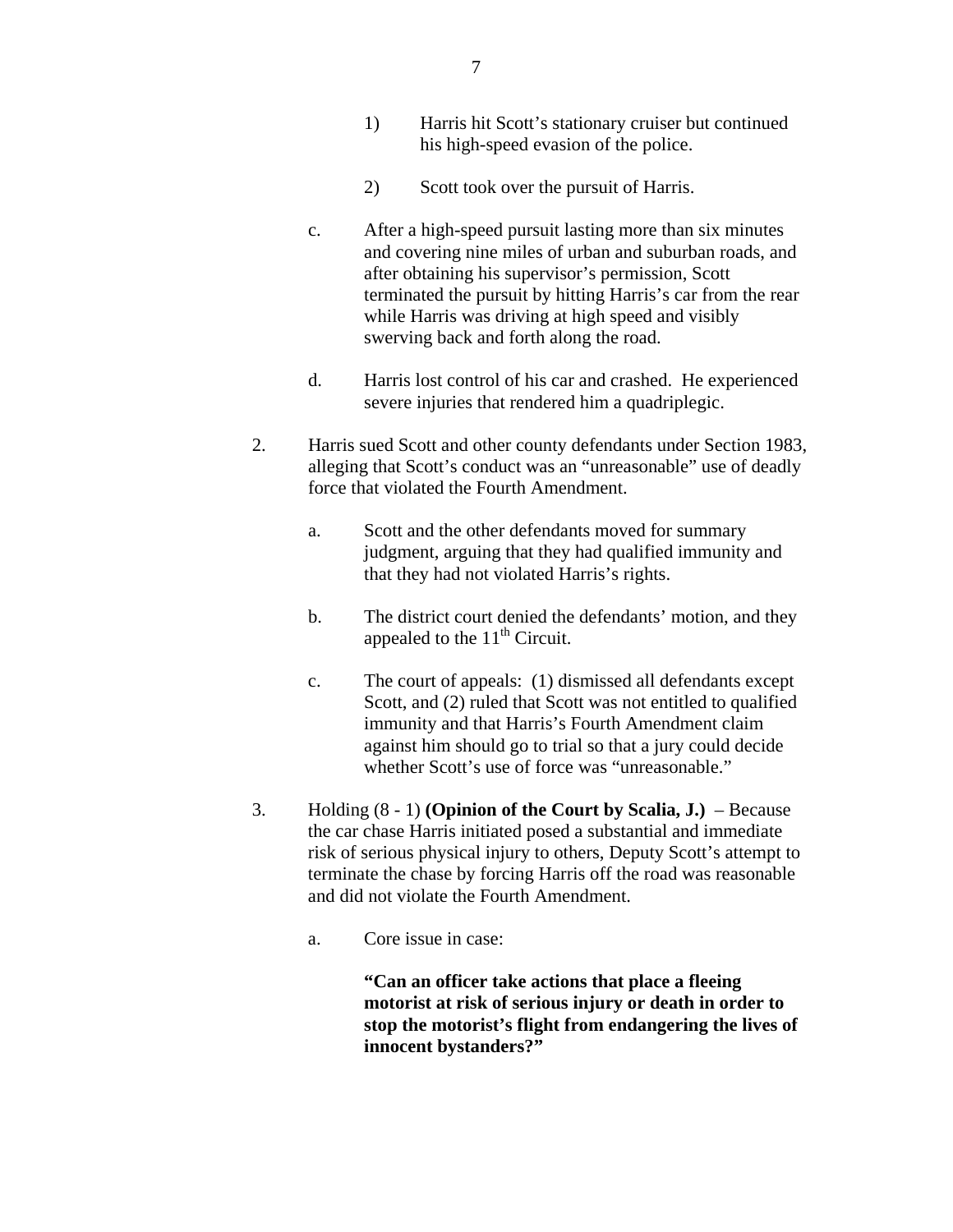- c. Ordinarily, a court of appeals reviewing the denial of a party's summary judgment motion must view the facts in the light most favorable to the non-moving party, in this case respondent Harris.
	- 1) The court of appeals unquestionably did that here, adopting Harris's version of the highly disputed facts lock, stock, and barrel.
- d. **"There is, however, an added wrinkle in this case: existence in the record of a videotape capturing the events in question."**
- e**. "The videotape quite clearly contradicts the version of the story told by Harris and adopted by the court of appeals."** 
	- 1) On the videotape, "we see Harris's vehicle racing down narrow, two-lane roads in the dead of night at speeds that are shockingly fast. We see it swerve around more than a dozen other cars, cross the double-yellow line, and force cars traveling in both directions to their respective shoulders to avoid being hit. We see it run multiple red lights and travel for considerable periods of time in the occasional center left-turn-only lane, chased by numerous police cars forced to engage in the same hazardous maneuvers just to keep up.

**What we see on the video more closely resembles a Hollywood-style car chase of the most frightening sort, placing police officers and innocent bystanders alike at great risk of serious injury."** 

2) **"When opposing parties tell two different stories, one of which is blatantly contradicted by the record, so that no reasonable jury could believe it, a court should not adopt that version of the facts for purposes of ruling on a motion for summary judgment."**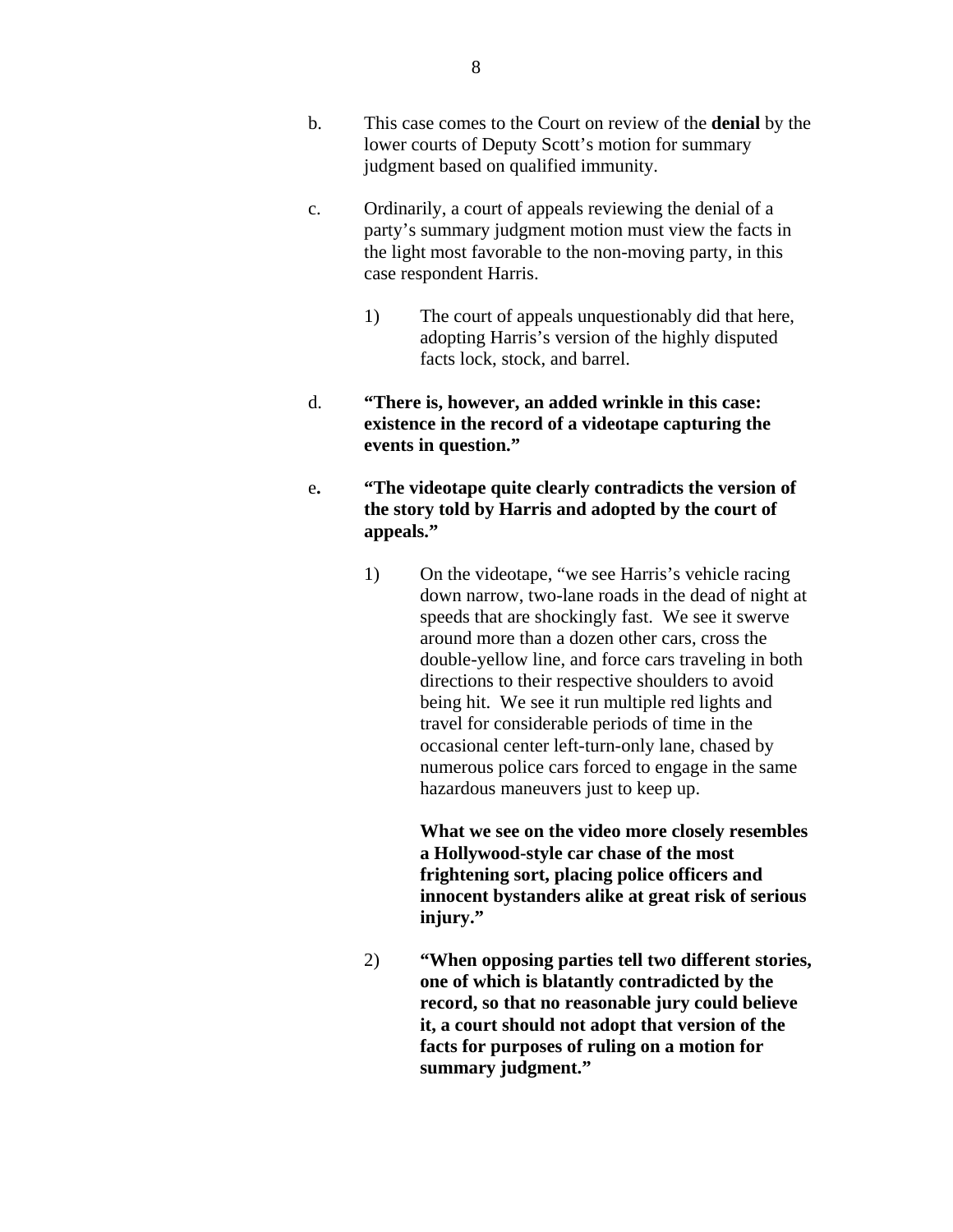- 3) "That was the case here. . . . We think it is quite clear that Deputy Scott did not violate the Fourth Amendment."
	- a) "In judging whether Scott's actions were reasonable we must consider the risk of bodily harm that Scott's actions posed to Harris in light of the threat to the lives of any pedestrians who might have been present, to other civilians, and to the officers involved in the chase."
	- b) "We think it appropriate in this process to take into account not only the number of lives at risk, **but also their relative culpability." [Did Justice Scalia really write this???]**
- f**.** In concluding, the Court articulates the following rule:

**"A police officer's attempt to terminate a dangerous high speed chase that threatens the lives of innocent bystanders does not violate the Fourth Amendment, even when it places the fleeing motorist at risk of serious injury or death."** 

#### **PENDING CASES (2007-08 Term)**

#### I. STATE TAXATION/DORMANT COMMERCE CLAUSE

- A. **Kentucky Dept. of Revenue v. Davis**, No. 06-666 (to be argued 11/5/07)
	- 1. Issue Whether Kentucky's policy of exempting from state income tax interest derived from Kentucky state and local government bonds, while taxing interest derived from state and local government bonds of other jurisdictions, violates the dormant Commerce Clause.
	- 2. Almost every State that has an income tax takes the same approach to the treatment of interest on "tax free" state and local government bonds.
	- 3. Respondents are Kentucky residents who have paid state income tax on bonds issued by jurisdictions outside Kentucky.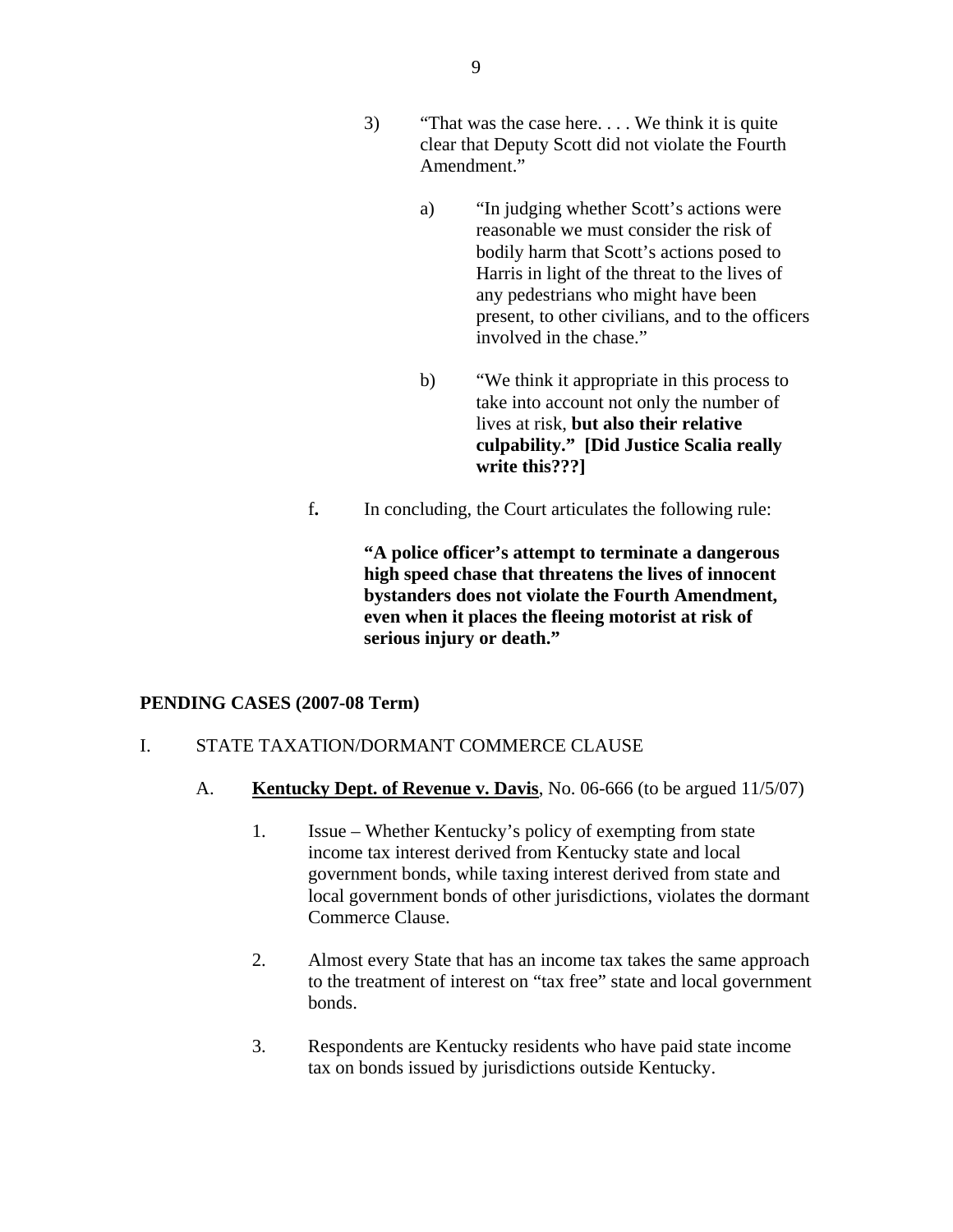- a. They filed an action in state court seeking to have Kentucky's differential treatment of interest from in-state and out-of-state bonds declared unconstitutional and also seeking a refund of the taxes they have paid on out-of-state bond interest.
- 4. The Kentucky Court of Appeals invalidated the differential treatment of bond interest.
	- a. "Clearly, Kentucky's bond taxation system is facially unconstitutional" under the dormant Commerce Clause "as it obviously affords more favorable tax treatment to in-state bonds than it does to extraterritorially issued bonds."
- 5. The State appealed this ruling to the Kentucky Supreme Court, which **denied review** (this is not a joke).
- 6. Affirmance of the judgment below by the U.S. Supreme Court would likely have a very significant impact on state and local government finance.

# II. PREEMPTION – STATE TOBACCO DELIVERY LAWS

### **Rowe v. New Hampshire Motor Transport Association,** No. 06-457

- A. Issue Whether Maine's Tobacco Delivery Law, which requires internet cigarette retailers to use shippers that will verify the age of the recipient, is preempted by the Federal Aviation Administration Authorization Act of 1994 ("FAAAA"), which regulates air and motor carriers.
	- 1. The FAAAA's express preemption provision provides that States:

"may not enact or enforce a law . . . **related to** a price, route, or service of any motor carrier . . . with respect to the transportation of property."

- a. The FAAAA expressly saved from preemption state laws on such matters as motor vehicle safety and insurance.
- 2. For 200 years the States have had primary responsibility for protecting the public health through their police power.
	- a. The Supreme Court has recognized and respected the States' reserved power to protect public health since for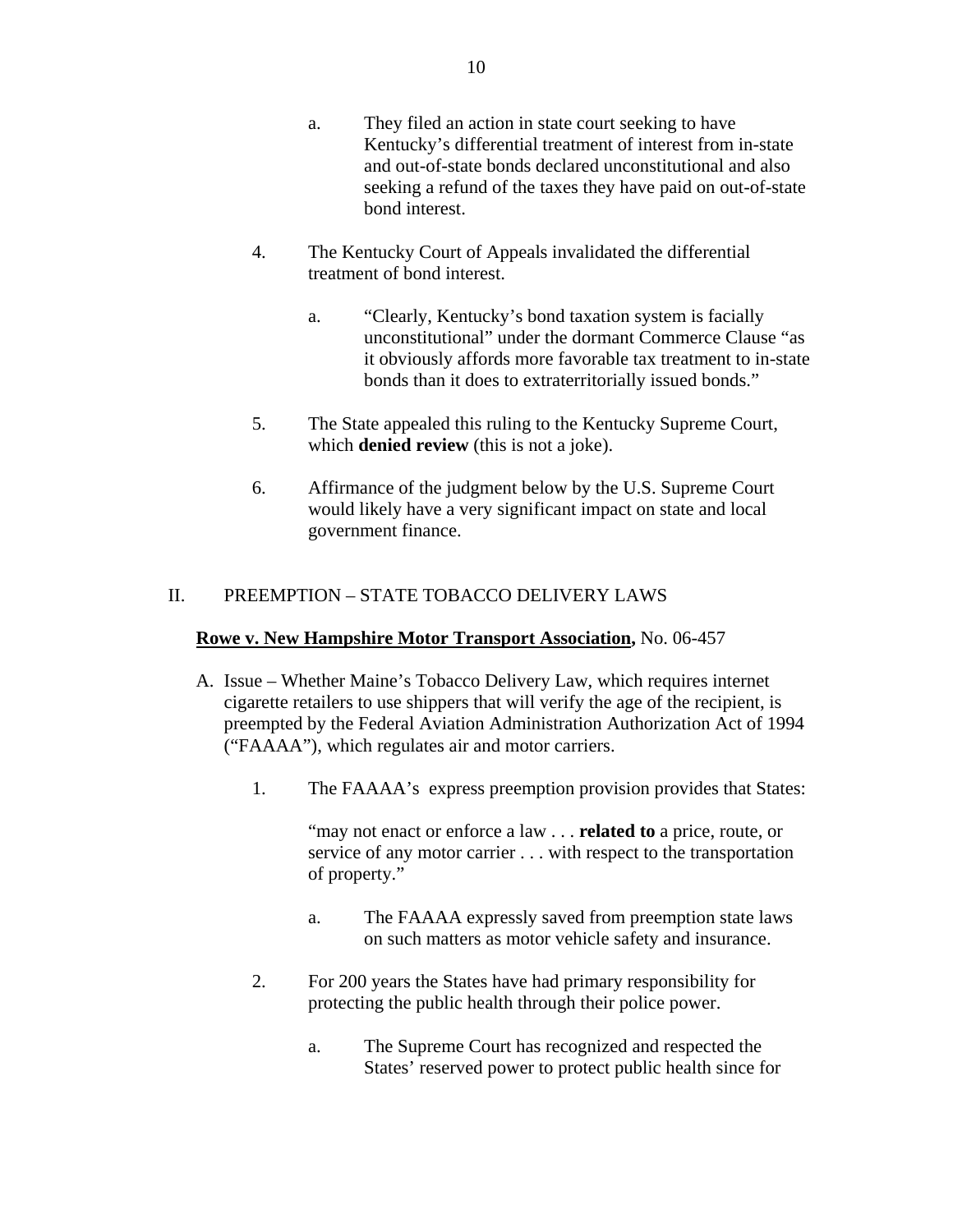almost 200 years. *See, e.g., Gibbons v. Ogden,* 22 U.S. 1 (1824) (Marshall, C.J.)

- b. Obviously, a state health law that is unconstitutional under the Supremacy Clause or any other provision of the Constitution (e.g., dormant commerce clause) will be invalidated by the Courts; the States' police power to protect health does not trump constitutional rights.
- c. But the Court has repeatedly upheld state health laws against constitutional challenge, reiterating that States "are vested with the responsibility of protecting the health, safety, and welfare of their citizens." *Gonzales* **[WHO?]** *v. Oregon,* 546 U.S. 243, 271 (2006).
- 3. One consequence of the Court's respect for the reservation to the States as the primary protectors of citizens' health is the strong presumption against preemption of state health laws, such as Maine's tobacco law.
	- a. Only a showing of a clear and manifest purpose of Congress to preempt state action will suffice to "overcome the presumption that state and local regulation of health and safety matters can constitutionally co-exist with federal regulation."
	- b. The court of appeals dismissed the presumption against preemption of state health laws in a footnote, stating that "the circumstances in which the presumption is to apply are not altogether clear," despite the existence of two centuries of Supreme Court case law applying the presumption.
		- 1) The court's starting premise was that "a fundamental tenet of our federalist [sic] system is that constitutionally enacted federal law is supreme to state law."
		- 2) *But see Gregory v. Ashcroft*, 501 U.S. 452, 457-58 (1991):

 "The Constitution created a Federal Government of limited powers. . . . As James Madison put it, 'The powers delegated by the proposed Constitution to the federal government are few defined. Those which are to remain in the State governments are numerous and indefinite. . . . The powers reserved